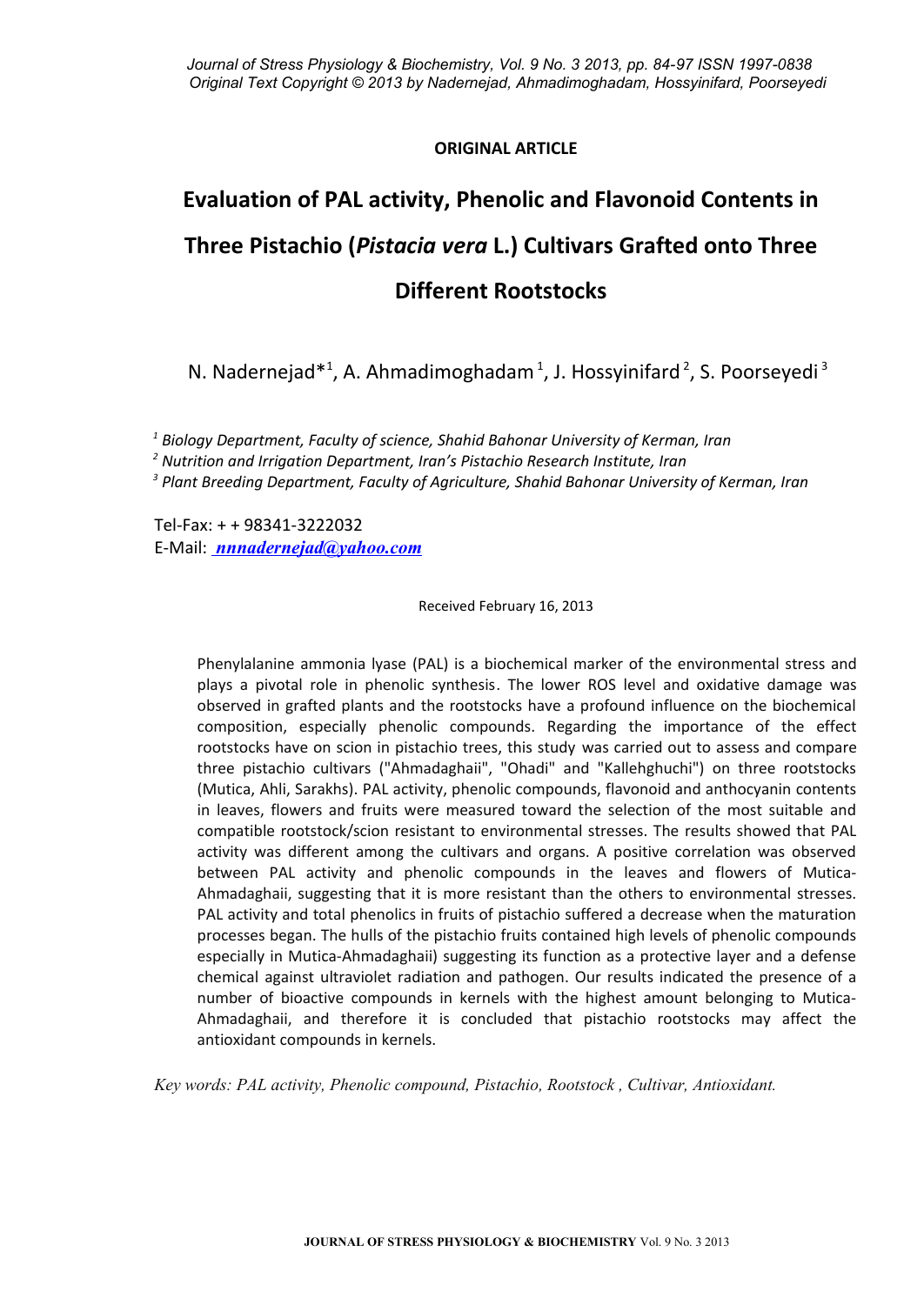# **ORIGINAL ARTICLE**

# **Evaluation of PAL activity, Phenolic and Flavonoid Contents in Three Pistachio (***Pistacia vera* **L.) Cultivars Grafted onto Three Different Rootstocks**

N. Nadernejad\*<sup>1</sup>, A. Ahmadimoghadam<sup>1</sup>, J. Hossyinifard<sup>2</sup>, S. Poorseyedi<sup>3</sup>

*1 Biology Department, Faculty of science, Shahid Bahonar University of Kerman, Iran*

*2 Nutrition and Irrigation Department, Iran's Pistachio Research Institute, Iran*

*3 Plant Breeding Department, Faculty of Agriculture, Shahid Bahonar University of Kerman, Iran*

Tel-Fax: + + 98341-3222032 E-Mail: *nnnadernejad@yahoo.com*

# Received February 16, 2013

Phenylalanine ammonia lyase (PAL) is a biochemical marker of the environmental stress and plays a pivotal role in phenolic synthesis. The lower ROS level and oxidative damage was observed in grafted plants and the rootstocks have a profound influence on the biochemical composition, especially phenolic compounds. Regarding the importance of the effect rootstocks have on scion in pistachio trees, this study was carried out to assess and compare three pistachio cultivars ("Ahmadaghaii", "Ohadi" and "Kallehghuchi") on three rootstocks (Mutica, Ahli, Sarakhs). PAL activity, phenolic compounds, flavonoid and anthocyanin contents in leaves, flowers and fruits were measured toward the selection of the most suitable and compatible rootstock/scion resistant to environmental stresses. The results showed that PAL activity was different among the cultivars and organs. A positive correlation was observed between PAL activity and phenolic compounds in the leaves and flowers of Mutica-Ahmadaghaii, suggesting that it is more resistant than the others to environmental stresses. PAL activity and total phenolics in fruits of pistachio suffered a decrease when the maturation processes began. The hulls of the pistachio fruits contained high levels of phenolic compounds especially in Mutica-Ahmadaghaii) suggesting its function as a protective layer and a defense chemical against ultraviolet radiation and pathogen. Our results indicated the presence of a number of bioactive compounds in kernels with the highest amount belonging to Mutica-Ahmadaghaii, and therefore it is concluded that pistachio rootstocks may affect the antioxidant compounds in kernels.

*Key words: PAL activity, Phenolic compound, Pistachio, Rootstock , Cultivar, Antioxidant.* 

Environmental stresses indicated the most limiting conditions for horticultural productivity. Environmental factors such as temperature, nutrition, light, metal ion concentration, and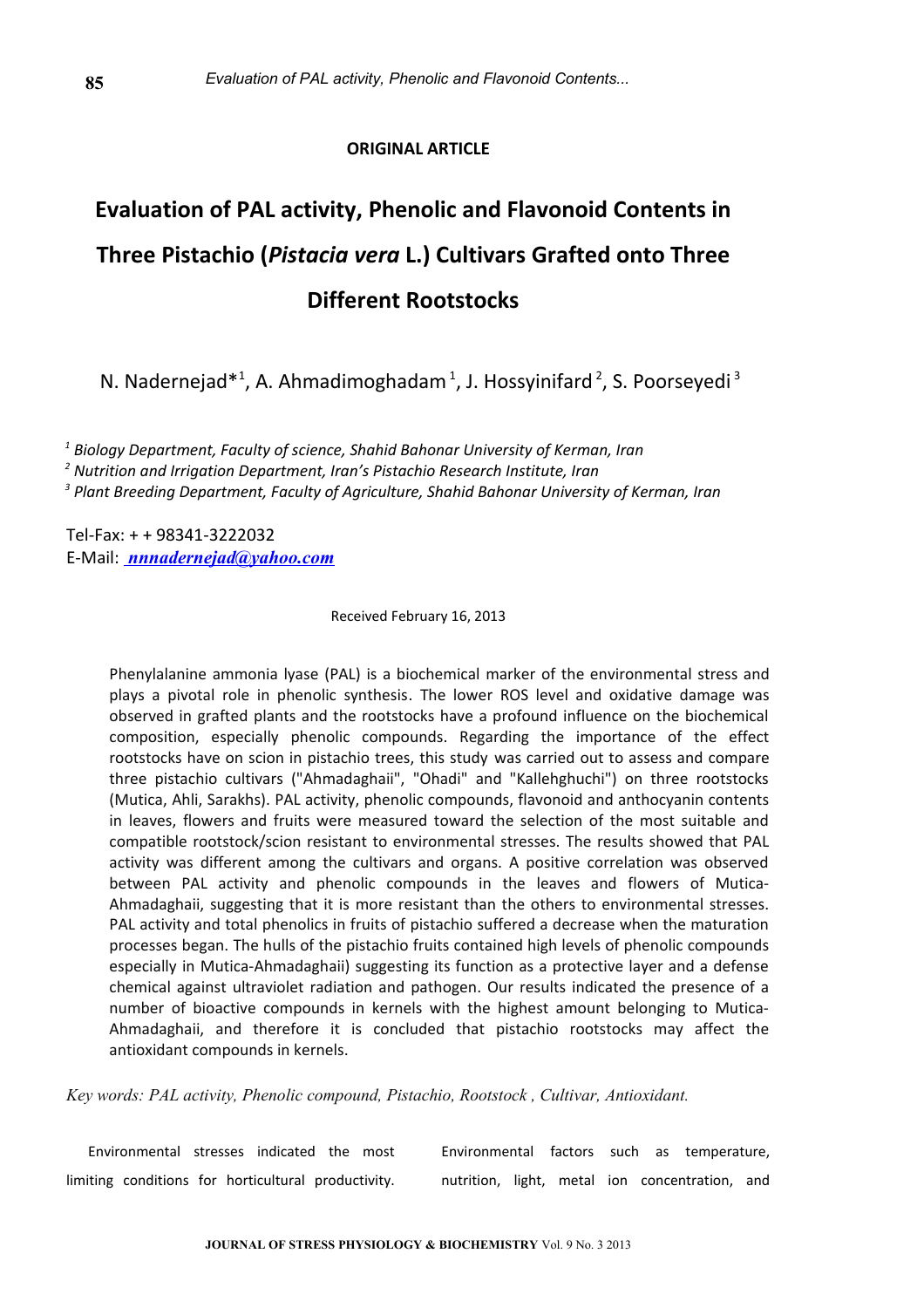pathogens influence the growth, development and yield of plants. One way out of these problems is to develop crops that are more tolerant to such stresses. A special method of adapting plants to external stresses is by grafting elite, commercial cultivars onto selected vigorous rootstocks (Lee and Oda, 2003). Different studies on vitis (Koundouras *et al*. 2008) and pistachio (Gijon *et al*., 2010) showed that rootstocks had an important influence on the tree water relations, vegetative growth and response to water stress. As rootstock provide a root system to the scion variety grafted onto them, and affect numerous physiological and biochemical changes in the scion leaves (Satisha *et al*., 2005). Pistachio is one of the most important horticultural crops that is considered a potential crop for many arid and semi-arid region. Selection of suitable genotypes, resistant to unfavorable environmental and soil conditions and diseases, are important for increasing yield efficiency and the acreage of this important crop (Gijon *et al*., 2010)

Phenylalanine ammonia-lyase, PAL (EC 4.3.1.5) is a sensitive indicator of stress conditions, and it is commonly considered as a biochemical marker indicating the synthesis of both structural and protective compounds. It plays a pivotal role in phenolic synthesis in response to different stimuli (Buchanan *et al*., 2000; Boudet, 2007; Vogt, 2010). The activity of this enzyme is one of the key processes in plant cell resistance against various types of stress (Dixon and Paiva, 1995).

Phenolic compounds one of the main secondary metabolites are considerable physiological and morphological importance in plants. It is thought that the molecular basis for the protective action of phenolic compounds in plants is their antioxidant and free radical scavenging properties. Flavonoids and anthocyanins are a ubiquitous group of polyphenolic substances which are present in most plants with a vast array of biological function, including apparent roles in stress protection (Kliebenstein, 2004).

The effect of rootstock on the quality of sweet cherry fruits, have shown that some of the rootstock influenced biologically active compound content such as the polyphenol and anthocyanin content (Spinardi *et al*., 2005).

Effects of rootstock and scion on phenylpropanoid pathway metabolites have not been studied yet in pistachio tree. This study was carried out to assess and compare three pistachio cultivars and three rootstock in relation to phenylpropanoid pathway metabolites (PAL activity, phenolic, flavonoid and anthocyanin) for selecting the most suitable and compatible rootstock and scion in order to obtain the highest yield and quality, resistance to environmental stresses.

# **MATERIALS AND METHODS**

#### **Reagents and equipments**

Folin-Ciocalteu's phenol reagent was purchased from Merck KGaA (Darmstadt, Germany). Standared gallic acid, quercetin 3-rutinosid (rutin) were purchased from Sigma Chemical CO. (St. Louis, MO). All chemicals were of analytical grade.

Equipments were used: UV-visible spectrophotometer, Cary 50 conc VARIAN, Australia, Centrifuge Eppendorf 5804R Hamburg Germany

# **Sample collection and preparation**

The experiment was conducted in 2010 at the research station of Iran's Pistachio Research Institute (IPRI). The 15 year old commercial cultivars, 'Kallehghuchi' 'Ohadi' and 'Ahmadaghai' were grafted on a variety of rootstock cultivars.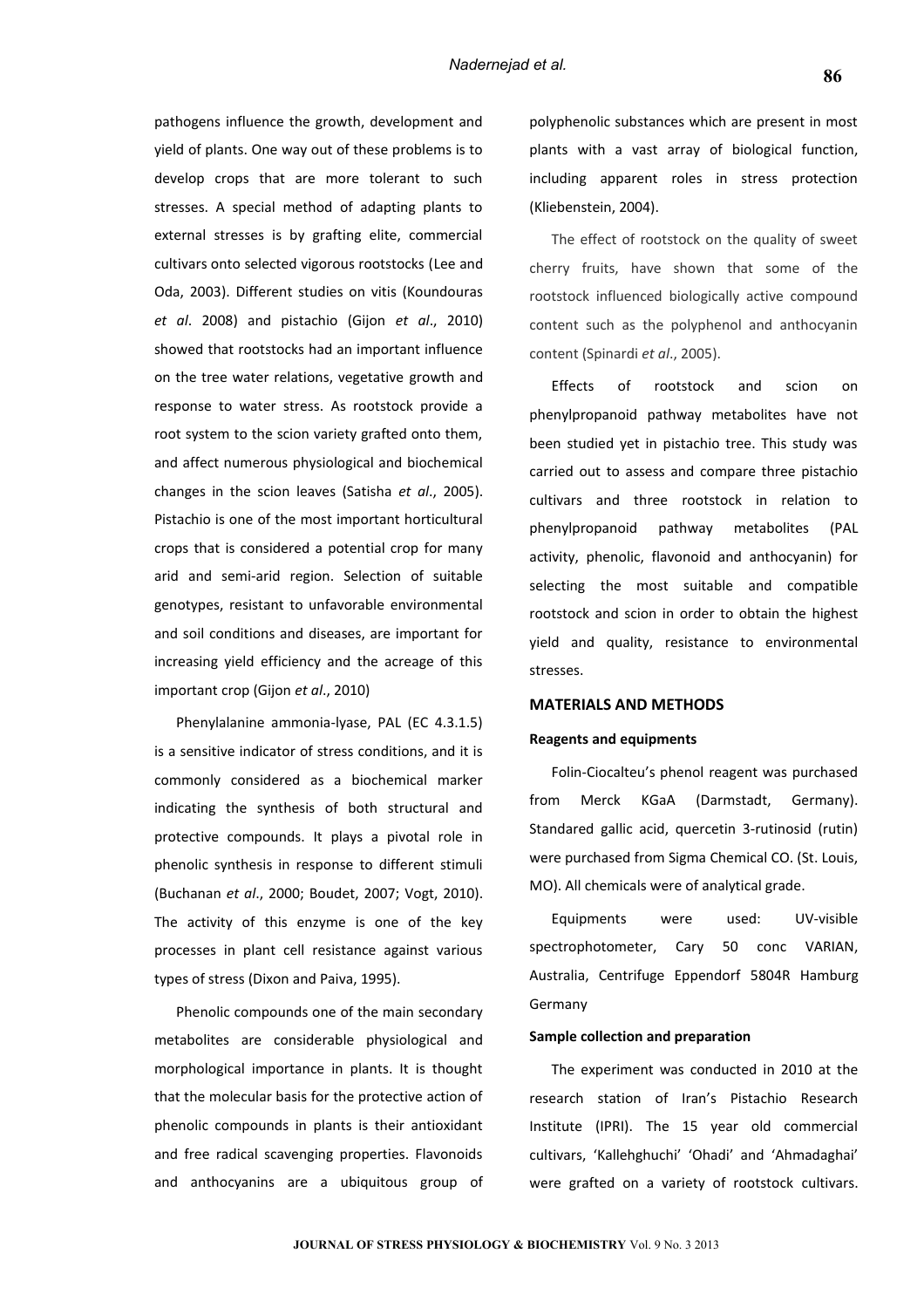Three rootstocks were used including: (*Pistacia atlantica* sub sp*. Mutica),* (*P. vera* cv. Badami riz (Ahli) and (*P. vera* cv. Sarakhs). Trees were trained with an open-center system and distance of trees were 4×7 m. A split plot experiment in Randomized Complete Block Design with three replications. The three commercial cultivars (scion) were assigned to main plot and the three rootstocks were assigned to subplot within each main plot. The plant materials were collected in April (flower), July (leaf) and pistachio fruits were randomly selected for sampling throughout ripening, from the young to the harvest date, on the following dates: green hull (July), green-red hull (August), red hull (early-September), kernel at harvesting time (late-September). The plant materials were subsequently frozen in liquid nitrogen and stored at -80 °C for the analysis. Before and during the experiments, the trees received standard horticultural care typical of commercial production, including soil type, irrigation, fertilization and pest control

### **Phenylalanine Ammonia Lyase Activity**

Phenylalanine ammonia lyase (PAL) was extracted from fresh cell mass (300 mg fw) with 6.5 ml of 50 mM pH 8.8 Tris-HCl buffer containing 15mM of ß-mercaptoethanol in an ice-cooled mortar, ground with a pestle for about 5 min. The homogenate was centrifuged for 30 min, and the supernatant was collected for enzyme assay. PAL activity was determined based on the rate cinnamic acid production. Briefly, 1 ml of the extraction buffer, 0.5 ml of 10 mM L-phenylalanine, 0.4 ml of deionized water and 0.1 ml of enzyme extract were incubated at 37 °C for 1h. The reaction was terminated by the addition of 0.5 ml of 6 M HCl, and the product was extracted with 15 ml ethyl acetate followed by evaporation to remove the extracting solvent. The solid residue was suspended

in 3 ml of 0.05 M NaOH and the cinnamic acid concentration was measured spectrophotometrically by the absorbance at 290 nm. One unit of PAL activity is equal to 1 μmol of cinnamic acid produced per min (Wang *et al*., 2006). Protein was estimated according to Bradford (1976) using BSA as a standard.

# **Total phenolic compounds**

Total phenolic content was determined using the Folin-Ciocalteau method Singleton and Rossi (1965) as modified by Velioglu *et al*., (1998). Samples (100 mg) were extracted with 80% methanol containing 1% hydrochloric (5 ml) at room temperature for 2 hr on a shaker. The mixture was centrifuged at 3000g for 10 min. The supernatant was used for to determine total phenolics. One hundred microliter of extract was mixed with 0.75 ml of Folin- Ciocalteu reagent (previously diluted 10-fold with distilled water) and allowed to stand at 22 °C for 5 min; 0.75 ml of sodium bicarbonate (60 g/L) solution was added to the mixture. After 90 min at 22 °C, absorbance was measured at 725 nm. Gallic acid was used for constructing the standard curve. Results were expressed as mg gallic acid (GA) per gram of the fresh weight.

# **Total flavonoids**

One hundred milligrams of samples were extracted with 10 ml 80% aqueous methanol. The mixture was centrifuged for 10 min at 2000g. Supernatants were used for subsequent analysis**.** The flavonoid content was measured employing the colorimetric assay described by Zhishen *et al*., (1999). 0.5 ml aliquots of extracts were added to 10 ml volumetric flask containing 4.5 distilled water. 0.3 ml 5% sodium nitrite was added to each aliquot after 5 min, then 0.6 ml of 10% aluminum chloride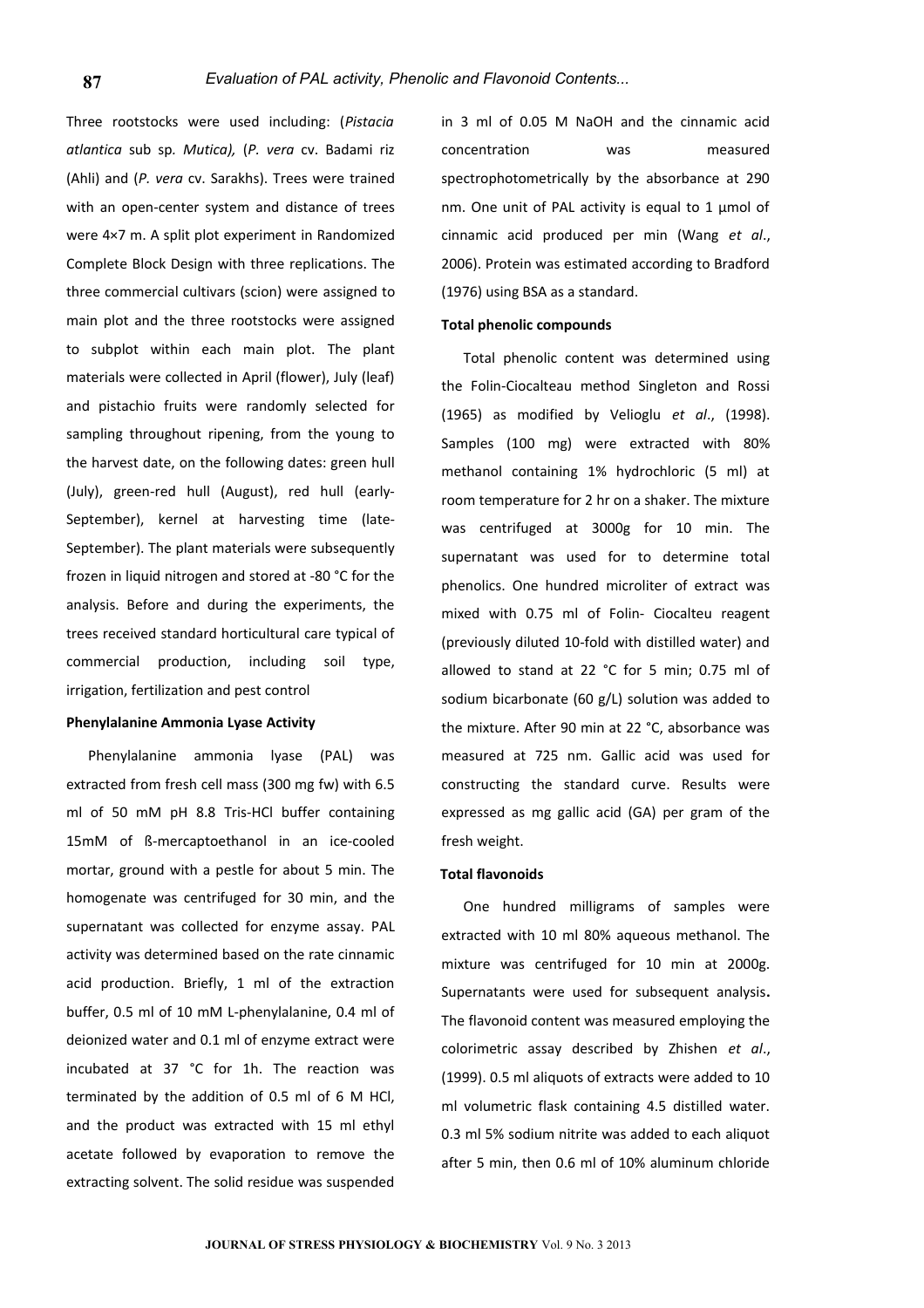was added. After 6 min, 2 ml of 1 M sodium hydroxide was added to the mixture following by the addition of 2.1 ml distilled water. Absorbance was recorded at 510 nm, and flavonoid content was expressed as mg of rutin equivalent per 100 g of fresh weight.

# **Anthocyanins**

Determination of anthocyanin contents was carried out using the method of Wagner (1979). Samples (0.1 g) were soaked in 10 ml acidified methanol [methanol: HCl 99:1 v/v]. The tissues were crushed and kept at 25<sup>°</sup>C for 24 h in the dark. The extracts were then centrifuged at 4,000*g* for 5 min at room temperature. The absorption rate of the supernatant was read by spectrophotometer at 550 nm. To calculate the amount of anthocyanins, the extinction coefficient 33,000 mol $1$  cm<sup>-1</sup> was used and anthocyanin content were expressed as μ mol  $g^{-1}$  fw.

### **Statistical analysis**

Data of each parameter were subjected to twoway ANOVA. Significant differences between the means of treatments were determined with 95% confidence ( $p \leq 0.05$ ) limit by Duncan multiple range test (DMRT) using SPSS. Data are shown as the means of three replicates. Correlations between the level characters were determined at 95% and 99%.

#### **RESULTS**

#### **Flowers and Leaves**

The results showed significant differences (*p* ≤ 0.05) in PAL activity, total flavonoids, total phenolic compounds contents in leaves and flowers among three rootstock/scion. Total flavonoid contents of the cultivars were not significantly different in the flowers while they were different among their leaves. PAL activity showed a high trend in MuticaAhmadaghaii leaves and flowers compared to the other rootstock/scion and follwed by Ahli-Ohadi, Sarakhs-Ohadi. The highest total phenolic content was observed in flowers and leaves of Mutica-Ahmadaghaii, also the lowest observed in Sarakhs-Ohadi (Figure 1). The highest total flavonoid content was observed in the leaves of Mutica-Ahmadaghaii but no significant difference was observed between the total flavonoid contents of the flowers in three pistachio rootstocks/scions (Figure 2). Correlations were found among the examined parameters. There was a high positive correlation (99%) between PAL activity and total phenolics and flavonoids in the leaves.

## **Fruits (Hull, Kernel)**

The results showed significant differences (*p* ≤ 0.05) in PAL activity, total flavonoids, total phenolic compounds and anthocyanin contents in hulls (green, green-red and red) and kernels among three rootstocks/scions (Table I A, B, C). Total phenolics and PAL activity of Pistachio fruits from three rootstocks/scions studied were different remarkably. The results showed decrease in PAL activity and total phenolics during the fruit ripening in all rootstock/scion and at all parts of the fruits, the highest rate in each stage was observed in Mutica- Ahmadaghaii. In early stage of fruit ripening, in green hall, total phenolic compounds of all were high and gradually decreased at the end of ripening. Also antocyanin content in stage of fruit ripening gradually increased and in red hull stage, the highest anthocyanin contents were observed in Ahli-Ohadi and lowest in Sarakhs-Ahmadaghaii. Although all cultivars started accumulating anthocyanin at the first stage, they showed a great increase in anthocyanin content in red hull stage, associated with the ripening process, the process being more obvious mainly in Ohadi cultivar on all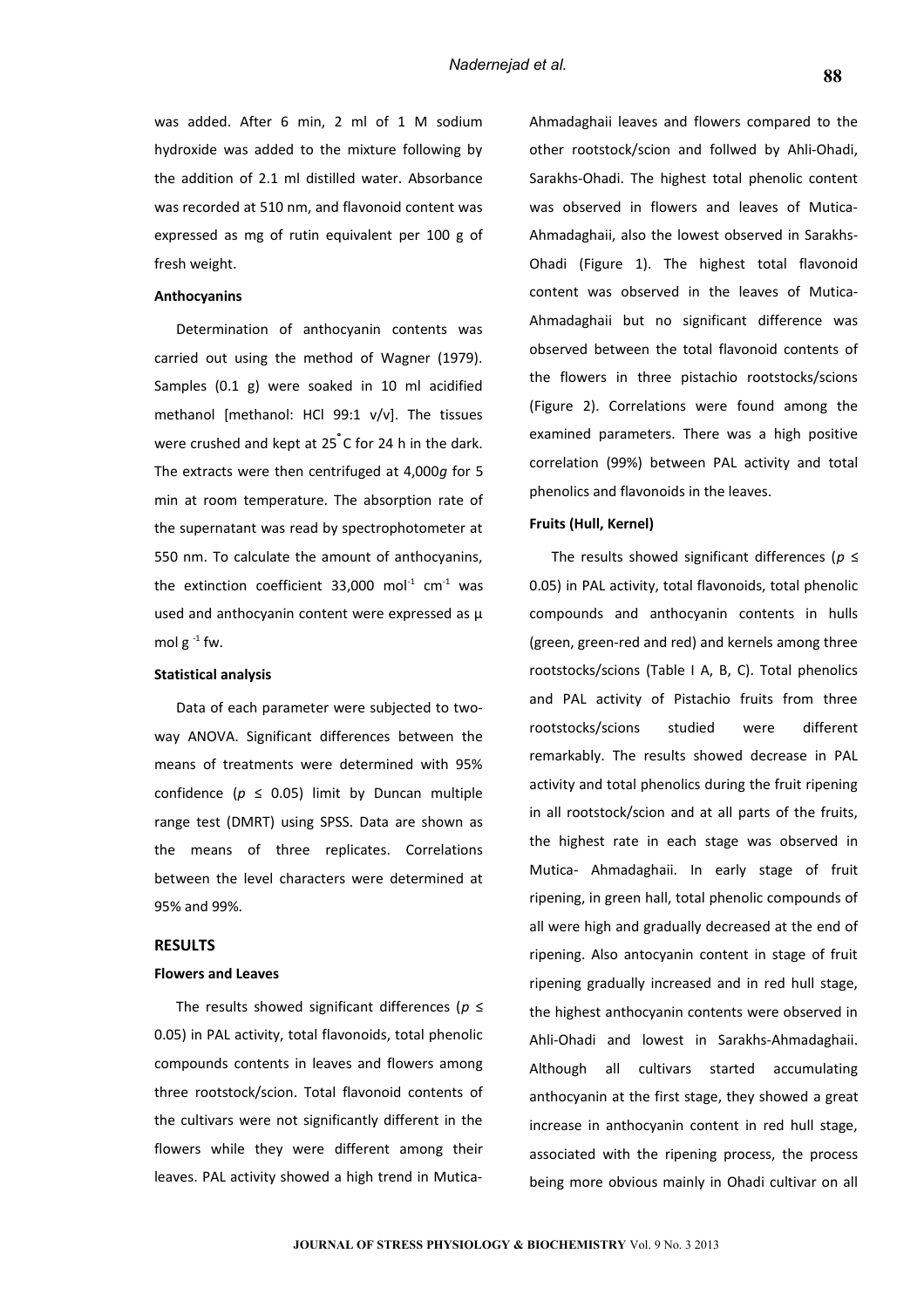rootstocks. Observation showed that the outer part of Ohadi cultivar fruits was strongly colored.

Many differences in total flavonoids were observed in all rootstock/scions in fruit ripening stage but generally total flavonoids in fruit ripening decreased and in red hull stage in Mutica-Ahmadaghaii the highest total flavonoids were detected. At the harvest time, kernels showed the lowest rates of PAL activity and total phenolic compounds. In this stage, total phenolic contents and PAL activity of kernel from all three pistachio rootstocks/scions were the lowest than the other stages. The highest PAL activity, total phenolics and total flavonoids obtained in kernel of Mutica-Ahmadaghaii and anthocyanin contents were highest in Ahli-Ohadi cultivar than the others in fruit ripening stage (Table I, D).

**Table 1.** PAL activity, total phenolic, total flavonoid and antocyanin content in green hull (A), green-red hull (B), red-hull (C) and kernel (D) of pistachio Rootstock/cultivar

| A: green hall |
|---------------|
|---------------|

| Rootstock-cultivar      | PAL activity<br>(Unit $mg^{-1}$<br>protein) | Total phenolic<br>$(mg GA g-1 fw)$ | Total flavonoid<br>(mg Ru 100 $g^{-1}$ fw) | Antocyanin content<br>$(\mu \text{ mol } g^{-1} \text{ fw})$ |
|-------------------------|---------------------------------------------|------------------------------------|--------------------------------------------|--------------------------------------------------------------|
| Ahli-Ohadi              | $1.82 \pm 0.05$ b                           | 36.13 ± 0.28 $^{\rm b}$            | 36.20 ± 0.19 $^{\rm b}$                    | 7.66 ± 0.2 $a$                                               |
| Ahli - Kallehghochi     | $1.56 \pm 0.01$ <sup>c</sup>                | $29.82 \pm 0.21$ <sup>c</sup>      | 32.67 ± 0.25 $^d$                          | $7.35 \pm 0.05$ <sup>a</sup>                                 |
| Ahli- Ahmadaghaii       | $1.38 \pm 0.03$ d                           | $28.82 \pm 0.32$ <sup>c</sup>      | 35.68 ± 0.16 $b$                           | $6.10 \pm 0.07$ <sup>e</sup>                                 |
| Mutica - Ohadi          | $1.86 \pm 0.02$ <sup>b</sup>                | $28.68 \pm 0.31$ <sup>c</sup>      | 38.90 ± 0.24 $a$                           | $7.05 \pm 0.13$ bc                                           |
| Mutica-<br>Kallehghochi | $2.15 \pm 0.03$ <sup>a</sup>                | $29.4 \pm 0.61$ <sup>c</sup>       | 32.87 ±0.16 <sup>d</sup>                   | $b$ 0.1 ± 7.27                                               |
| Mutica<br>-Ahmadaghaii  | $2.31 \pm 0.05$ <sup>a</sup>                | 39.12 ± 0.28 $^{\circ}$            | $30.33 \pm 0.24$ <sup>f</sup>              | $6.51 \pm 0.07$ <sup>cd</sup>                                |
| Sarakhs-Ohadi           | $1.50 \pm 0.01$ <sup>dc</sup>               | $25.20 \pm 0.19$ <sup>d</sup>      | 33.33 ± 0.19 $\degree$                     | $6.84 \pm 0.28$ <sup>c</sup>                                 |
| Sarakhs-                | $1.38 \pm 0.03$ d                           | $22.52 \pm 0.28$ <sup>e</sup>      | 33.81 ± 0.27 $C$                           | $6.25 \pm 0.06$ <sup>de</sup>                                |
| Kallehghochi            |                                             |                                    |                                            |                                                              |
| Sarakhs-<br>Ahmadaghaii | $1.18 \pm 0.03$ <sup>e</sup>                | $19.18 \pm 0.21$ <sup>f</sup>      | 31.60 ± 0.26 $^{\circ}$                    | 3.48 ± 0.03 $1$                                              |

## B: green-red hull

| Rootstock-cultivar  | PAL activity<br>(Unit $mg^{-1}$<br>protein) | Total phenolic<br>$(mg GA g-1 fw)$ | <b>Total flavonoid</b><br>(mg Ru 100 $g^{-1}$ fw) | Antocyanin content<br>$(\mu \text{ mol } g^{-1} \text{fw})$ |
|---------------------|---------------------------------------------|------------------------------------|---------------------------------------------------|-------------------------------------------------------------|
| Ahli-Ohadi          | $1.58 \pm 0.03$ <sup>b</sup>                | $24.48 \pm 0.25$ <sup>c</sup>      | $28.12 \pm 0.32$ <sup>d</sup>                     | $20.24 \pm 0.14$ <sup>a</sup>                               |
| Ahli - Kallehghochi | $1.45 \pm 0.03$ <sup>c</sup>                | $24.21 \pm 0.23$ <sup>c</sup>      | $31.02 \pm 0.21$ <sup>c</sup>                     | $18.82 \pm 0.25$ <sup>b</sup>                               |
| Ahli- Ahmadaghaii   | $^{\circ}$ 0.01 ± 1.26                      | $18.71 \pm 0.18$ <sup>e</sup>      | 39.41 ± 0.24 $a$                                  | $17.73 \pm 0.18$ bc                                         |
| Mutica - Ohadi      | $1.74 \pm 0.02$ <sup>a</sup>                | $26.86 \pm 0.22$ <sup>b</sup>      | 30.90 ± 0.14 $\degree$                            | $17.05 \pm 0.13$ <sup>c</sup>                               |
| Mutica-             | $1.43 \pm 0.03$ <sup>c</sup>                | $24.2 \pm 0.31$ <sup>c</sup>       | 34.97 ± 0.16 $^{\rm b}$                           | 17.75 $\pm$ 0.18 bc                                         |
| Kallehghochi        |                                             |                                    |                                                   |                                                             |
| Mutica              | $1.79 \pm 0.05$ <sup>a</sup>                | $29.32 \pm 0.38$ <sup>a</sup>      | 28.30 ± 0.14 $d$                                  | $16.65 \pm 0.16$ <sup>d</sup>                               |
| -Ahmadaghaii        |                                             |                                    |                                                   |                                                             |
| Sarakhs-Ohadi       | $C$ 0.04 ± 1.41                             | $22.86 \pm 0.24$ <sup>d</sup>      | $21.18 \pm 0.21$ <sup>e</sup>                     | $18.62 \pm 0.2$ <sup>b</sup>                                |
| Sarakhs-            | $1.35 \pm 0.03$ d                           | $18.22 \pm 0.19$ <sup>e</sup>      | $22.81 \pm 0.18$ <sup>e</sup>                     | $15.14 \pm 0.21$ <sup>e</sup>                               |
| Kallehghochi        |                                             |                                    |                                                   |                                                             |
| Sarakhs-            | $1.22 \pm 0.02$ <sup>e</sup>                | $15.08 \pm 0.18$ <sup>f</sup>      | $28.10 \pm 0.19$ <sup>d</sup>                     | $15.12 \pm 0.18$ $^{\circ}$                                 |
| Ahmadaghaii         |                                             |                                    |                                                   |                                                             |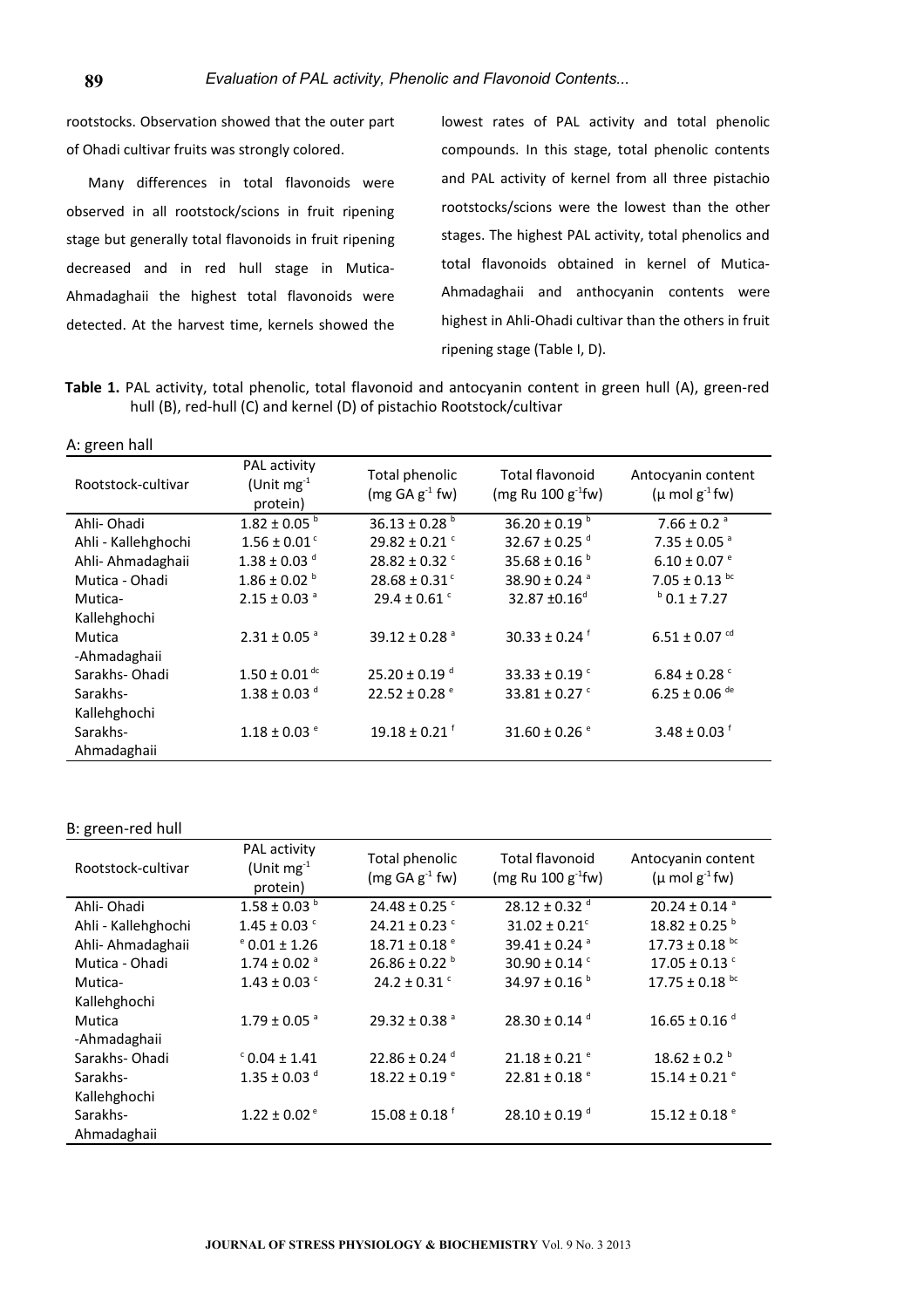| Rootstock-cultivar  | PAL activity<br>(Unit $mg^{-1}$<br>protein) | Total phenolic<br>$(mg GA g-1 fw)$ | <b>Total flavonoid</b><br>(mg Ru 100 $g^{-1}$ fw) | Antocyanin content<br>$(\mu \text{ mol } g^{-1} \text{fw})$ |
|---------------------|---------------------------------------------|------------------------------------|---------------------------------------------------|-------------------------------------------------------------|
| Ahli-Ohadi          | $1.46 \pm 0.02$ bc                          | $22.75 \pm 0.24$ bc                | $21.30 \pm 0.49$ <sup>f</sup>                     | $29.65 \pm 0.2$ <sup>a</sup>                                |
| Ahli - Kallehghochi | $1.34 \pm 0.03$ <sup>d</sup>                | $20.71 \pm 0.11$ <sup>d</sup>      | 30.57 ± 0.37 $\degree$                            | 24.85 ± 0.14 $d$                                            |
| Ahli- Ahmadaghaii   | $1.12 \pm 0.01$ <sup>f</sup>                | $16.07 \pm 0.15$ <sup>e</sup>      | 38.28 ± 0.24 $^{\rm b}$                           | $19.66 \pm 0.19$ <sup>f</sup>                               |
| Mutica - Ohadi      | $1.52 \pm 0.03$ b                           | $24.78 \pm 0.17$ <sup>a</sup>      | $19.89 \pm 0.12$ <sup>8</sup>                     | $27.87 \pm 0.38$ <sup>b</sup>                               |
| Mutica-             | $1.42 \pm 0.05$ <sup>c</sup>                | $23.17 \pm 0.3^{\text{b}}$         | $22.50 \pm 0.15$ <sup>e</sup>                     | $22.23 \pm 0.14$ <sup>e</sup>                               |
| Kallehghochi        |                                             |                                    |                                                   |                                                             |
| Mutica              | $1.67 \pm 0.02$ <sup>a</sup>                | $24.64 \pm 0.13$ <sup>a</sup>      | 52.40 ± 0.51 $^{\circ}$                           | $21.37 \pm 0.12$ <sup>e</sup>                               |
| -Ahmadaghaii        |                                             |                                    |                                                   |                                                             |
| Sarakhs-Ohadi       | $1.30 \pm 0.03$ <sup>ed</sup>               | $19.27 \pm 0.22$ <sup>d</sup>      | $21.08 \pm 0.18$ <sup>f</sup>                     | $26.50 \pm 0.28$ <sup>cb</sup>                              |
| Sarakhs-            | $1.28 \pm 0.09$ <sup>e</sup>                | $16.65 \pm 0.18$ <sup>e</sup>      | $19.18 \pm 0.13$ <sup>g</sup>                     | $19.35 \pm 0.21$ <sup>f</sup>                               |
| Kallehghochi        |                                             |                                    |                                                   |                                                             |
| Sarakhs-            | $1.08 \pm 0.01$ f                           | $14.02 \pm 016$ <sup>f</sup>       | $26.12 \pm 0.34$ <sup>d</sup>                     | $19.50 \pm 0.22$ <sup>f</sup>                               |
| Ahmadaghaii         |                                             |                                    |                                                   |                                                             |

#### C: Red hull

#### D: kernel

| Rootstock-cultivar     | PAL activity<br>(Unit $mg^{-1}$<br>protein) | Total phenolic<br>$(mg GA g-1 fw)$ | <b>Total flavonoid</b><br>(mg Ru $100 g^{-1}$ fw) | Antocyanin content<br>$(\mu \text{ mol } g^{-1} \text{fw})$ |
|------------------------|---------------------------------------------|------------------------------------|---------------------------------------------------|-------------------------------------------------------------|
| Ahli-Ohadi             | $0.92 \pm 0.02$ <sup>a</sup>                | $3.36 \pm 0.03$ <sup>a</sup>       | $13.72 \pm 0.15$ <sup>c</sup>                     | $7.66 \pm 0.16$ <sup>a</sup>                                |
| Ahli - Kallehghochi    | $0.84 \pm 0.01$ b                           | $2.91 \pm 0.03$ bc                 | $12.24 \pm 0.14$ <sup>e</sup>                     | $6.50 \pm 0.18$ <sup>c</sup>                                |
| Ahli- Ahmadaghaii      | $0.75 \pm 0.01$ <sup>c</sup>                | $2.37 \pm 0.08$ d                  | $10.23 \pm 0.12$ <sup>8</sup>                     | $5.49 \pm 0.11$ <sup>d</sup>                                |
| Mutica - Ohadi         | $0.91 \pm 0.02$ <sup>a</sup>                | $3.40 \pm 0.01$ <sup>a</sup>       | 12.34 ± 0.24 $e$                                  | 7.34 0.14 b                                                 |
| Mutica-                | $0.81 \pm 0.01^{\text{ b}}$                 | $2.96 \pm 0.05^{\text{b}}$         | $12.98 \pm 0.15$ <sup>d</sup>                     | 5.44 ± 0.07 $e$                                             |
| Kallehghochi           |                                             |                                    |                                                   |                                                             |
| Mutica<br>-Ahmadaghaii | $0.93 \pm 0.02$ <sup>a</sup>                | 3.44 ± 0.02 $a$                    | $15.24 \pm 0.27$ <sup>a</sup>                     | $6.22 \pm 0.15$ <sup>cd</sup>                               |
| Sarakhs-Ohadi          | $0.83 \pm 0.02$ <sup>b</sup>                | $2.90 \pm 0.03$ bc                 | $15.07 \pm 0.25$ <sup>a</sup>                     | $7.19 \pm 0.12$ <sup>b</sup>                                |
| Sarakhs-               | $0.79 \pm 0.01$ <sup>c</sup>                | $2.75 \pm 0.11$ <sup>c</sup>       | $14.5 \pm 0.23$ <sup>b</sup>                      | 5.49 ± 0.11 $^{\circ}$                                      |
| Kallehghochi           |                                             |                                    |                                                   |                                                             |
| Sarakhs-               | $0.71 \pm 0.01$ <sup>c</sup>                | $2.27 \pm 0.08$ d                  | $11.3 \pm 0.16$ <sup>f</sup>                      | $4.41 \pm 0.14$ <sup>f</sup>                                |
| Ahmadaghaii            |                                             |                                    |                                                   |                                                             |

Results are mean ± SE (n = 9), different letters in the same column represent significant differences at (*p* ≤0.05) according to Duncan test. GA: gallic acid, Ru: rutin, unit: (1PAL unit = 1 μmol cinnamic acid produced per min)

# **DISCUSSION**

#### **Flowers and leaves**

It has been showed that rootstocks have a profound affect on the biochemical composition of the leaves, especially in terms of enzymes and phenols (Sobhana *et al*., 2000).The production of ROS under stress conditions remaining lower in rootstock-grafted plants than in non-grafted and the higher activity of antioxidant system in rootstock-grafted plants indicated less oxidative damage occurring (He *et al*., 2009). Hura *et al*.

(2007) indicated that determination of PAL enzyme activities should be explained during the stress period to obtain a better understanding of how resistant and sensitive varieties differ in their response. In another experiment, Hura *et al*. (2008) also reported a correlation between PAL activity and phenolic compounds in leaves of hybrid maize in drought stress and considered the accumulation of phenolic compounds as the indication of activated defense reaction in the drought resistance of that genotype.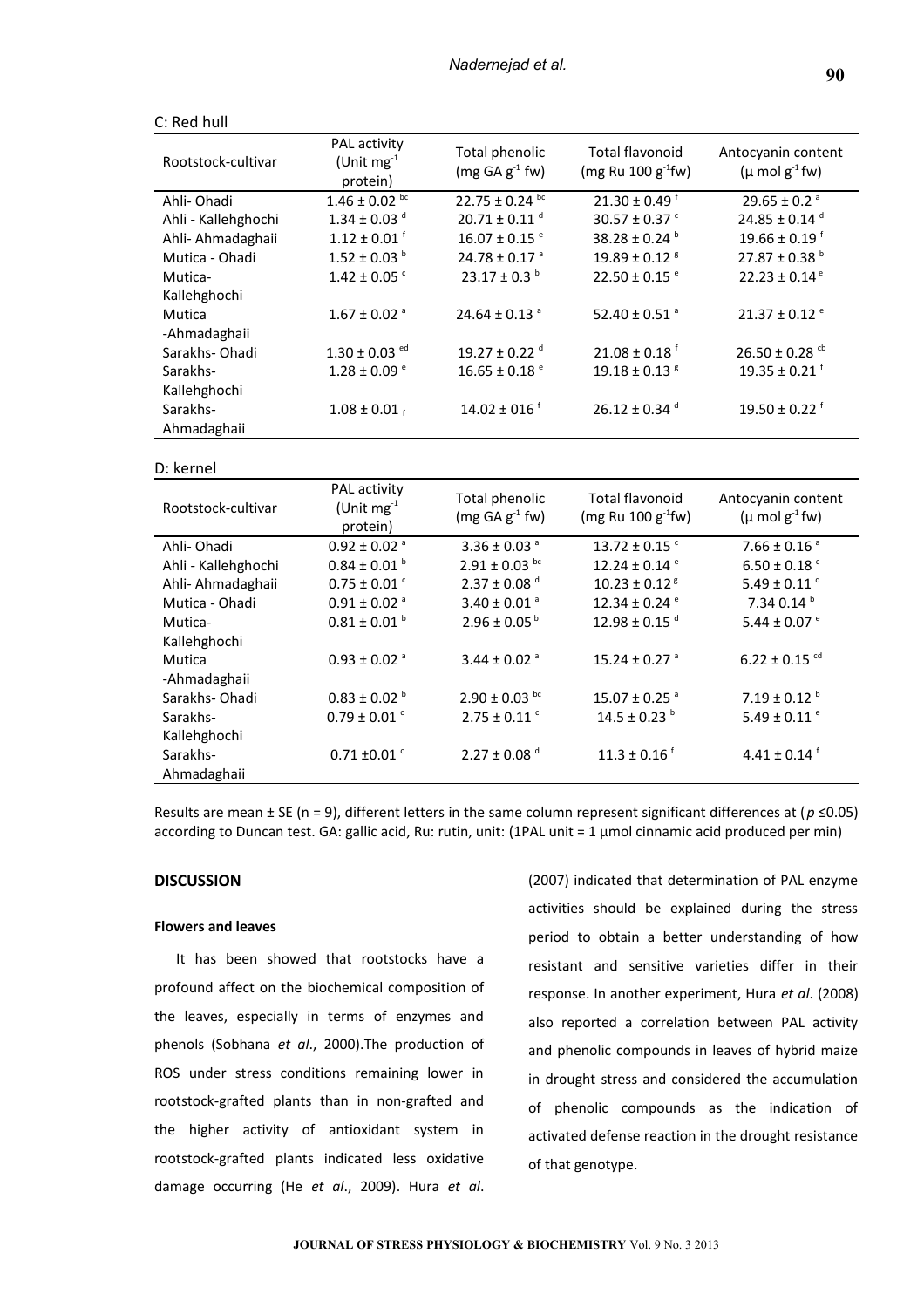

Figure 1. PAL activity and total phenolic in flowers and leaves of three pistachio rootstock/cultivars. Values are the means of 9 replicates (n=9). Means with different letters are significantly different with 95% confidence.

In our study, positive correlation was observed between the increase of PAL activity and total phenolics in leave and flowers in three rootstocks/scions. Increase in PAL activity and the accumulation of high levels of phenolic compounds in Mutica-Ahmadagaii in this study can suggest that this rootstock is more resistant to the stresses than the others and it seem apparently rootstock mutica

induced a stress resistance response in Ahmadaghii cultivar with a higher PAL activity and total phenolic than the other two rootstocks. Our results also confirm the positive role of phenolic compounds in plant protection again stress condition. Petkovsek *et al*. (2009) show total phenolic content of leaves can be a good tool for distinguishing resistant and total phenolics are higher in resistant than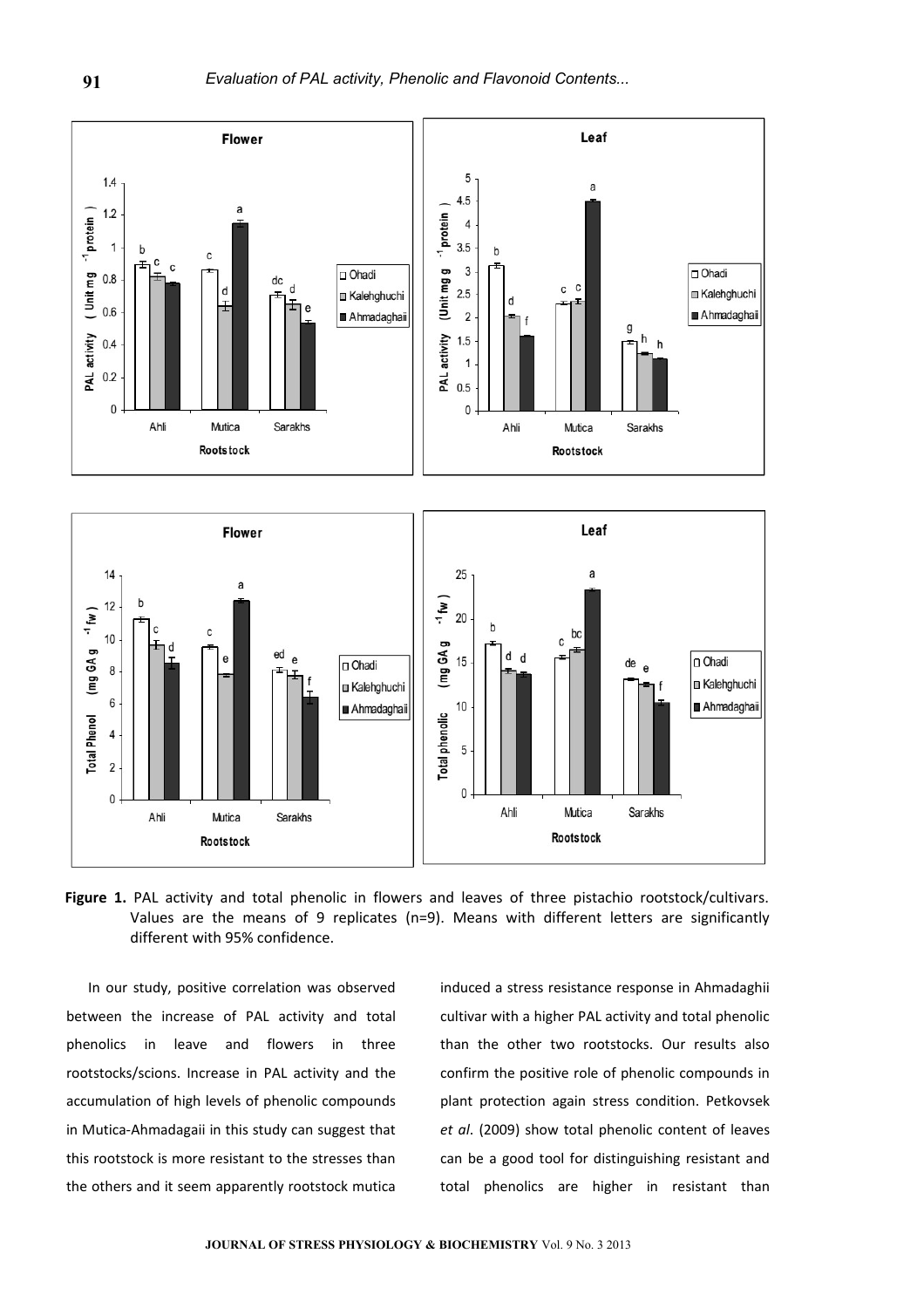susceptible apple varieties. In this study seems the better resistance of pistachio rootstock can be characterized by increase in PAL activity and

phenolic level that act as the antioxidants of reactive oxygen species generated under stress influence.



**Figure 2.** Total flavonoid in flowers and leaves of three pistachio rootstock/ cultivars. Values are the means of 9 replicates (n=9). Means with different letters are significantly different with 95% confidence.

Positive correlation between PAL activity and total flavonoids in rootstocks and cultivars in this study shows that increase in PAL activity possibly induces the production of flavonoids. In agreement with the present results, Cheng *et al*. (2005) showed that the activity of PAL has a direct effect on flavonoid formation and that the long wave light increased the activity of PAL and  $CHS<sup>1</sup>$  $CHS<sup>1</sup>$  $CHS<sup>1</sup>$  (the fist enzyme in the flavonoid's biosynthesis) and also enhanced flavonoids accumulation. According to the literature, mutant plants (deficient in CHS) are unable to accumulate flavonoids and were found to be more sensitive to oxidative stresses (Filkowski *et al*., 2004; Shao *et al.,* 2007). It is hypothesized that antioxidant flavonoids have protective function during many stresses and seems that flavonoids accumulation in the leaves and flowers of MuticaAhmadaghaii could be, more than the others, useful

# **Fruits**

Regarding to results observed in the study, we have to conclude that the ripening characteristics of

for its resistant to the environmental stresses. Evrenosoglu *et al*., (2010) considered that one of the reasons for the affirmative changes in plant growth and yield, and disease resistance of Cucurbitaceae rootstocks can be related to the high levels of kaempferol (one of flavonoid), and Petkovsek *et al.,* (2009) indicated the leaves of resistant cultivar contained more flavonoid than those of susceptible cultivars, these coincide with our results that indicated rootstock Mutica can induced formation flavonoids in leaves and flowers Ahmadaghaii cultivar than the others, to function as ROS scavengers, as they may inhibit the generation and reducing ROS (Agati *et al*., 2007).

<span id="page-8-0"></span><sup>1</sup> \* chalcon synthase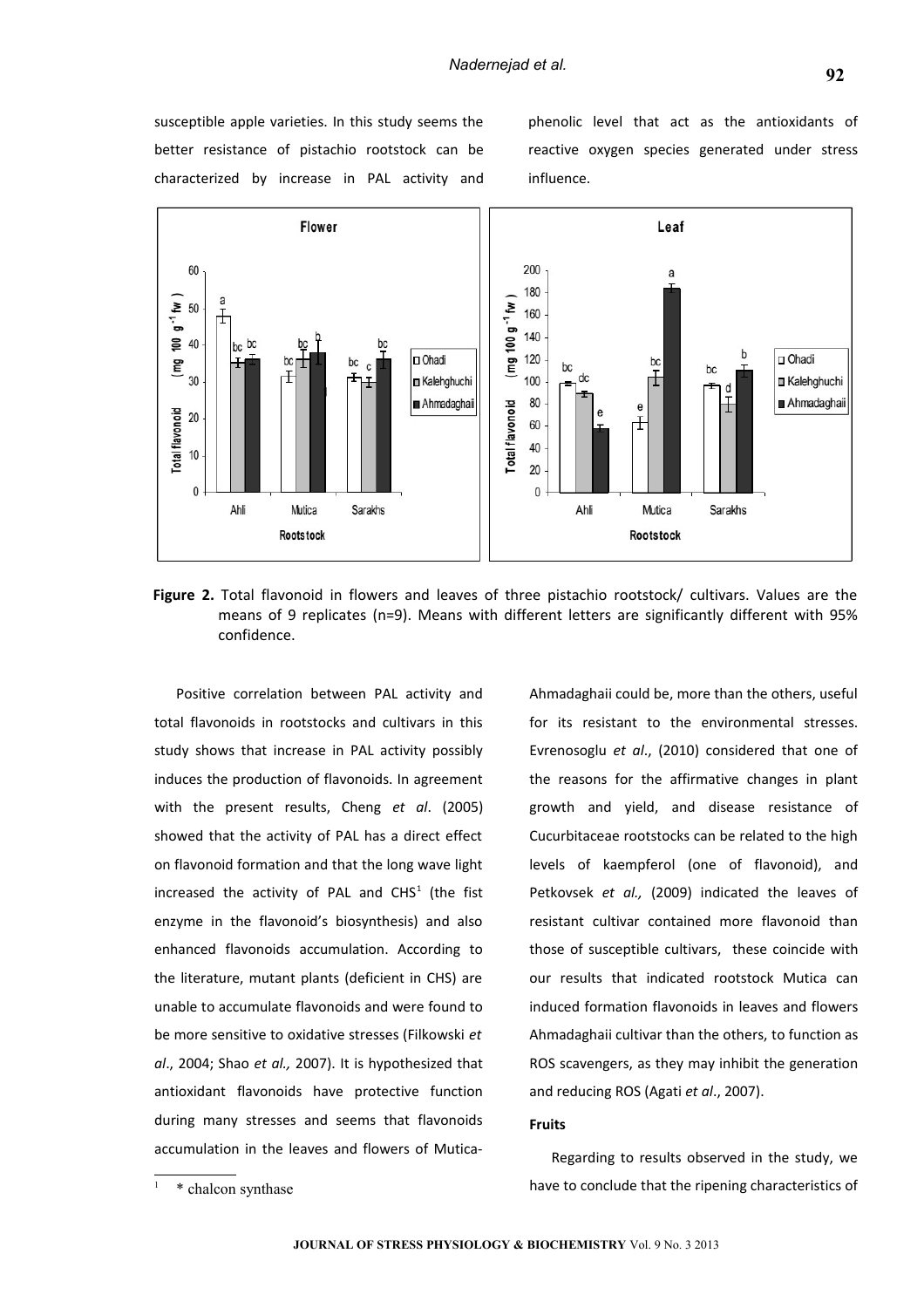the fruits in three rootstocks/scions affect both on PAL activity and total phenolic contents of pistachio fruits. Both suffered a decrease when the maturation process began during pistachio development. The decrease comparative changes in PAL activity and total phenolics of three rootstock show a correlation between the compounds where highest value observed in rootstock Mutica-Ahmadaghaii. Our results indicated that PAL activity, which is highly sensitive to environmental condition, play a major role in controlling the flux into total phenolics. These data agreed with those of Montero *et al.* (1996), who observed that PAL enzyme is involved in biosynthesis of phenolic compounds, which are known to accumulate during early stage of development. During organ growth the phenolic profiles often undergo remarkable changes indicating that their metabolism is integrated into programs of growth and development and the decrease of phenolic content in fruits can be attributed to a series of chemical and enzymatic alterations of some of the phenols during ripening (Robards *et al.,* 1999; Ding *et al.,* 2001). The results of this study showed that the phenolic compound content in pistachio fruits differed significantly depending on the rootstock and these results suggest the influence of genetic origin of rootstocks on the phenolic compound content that our results coincide with results of Jakobek *et al.* (2009) on sweet cherry.

Our results indicated that PAL activity and total phenolic compounds present in outer layer of pistachio fruits that highest value was observed in Mutica-Ahmadaghaii. High concentration of phenolic compounds in fruits often go parallel with low incident by pathogen (Arcas *et al*., 2000). The lower aflatoxin content of pistachio kernels with hulls compared with hulled kernels is also probably

the result of the aflatoxin inhibitory effect of the hulls (Dostr and Michailides 1995). There is also evidence that flavonoids, in some plant organs is restricted to epidermal cells, may function in plants to screen harmful radiation(Reyes-Carmona *et al*., 2005). Goli *et al.* (2005) also in agreement to our results showed that pistachio hull is a natural source of phenolic compounds and Tomaino *et al*., (2010) indicated that these compounds are present higher in skin than in seed. In this study, the outermost layer of the pistachio fruits, nut kernels and the hulls were showed to contain high level of total flavonoid and phenolic compounds. It seems the hulls of pistachio fruits (especially Mutica-Ahmadaghaii) being exposed to the environment may function as a protective layer, thus phenolic compounds tend to accumulation in dermal tissue of plant bodies because of their potential roles of protection against ultraviolet radiation and as defense chemical against pathogens and predators.

Anthocyanin contents in early stages of pistachio fruits development are low and increase during the progress of ripening. In agree with our study Mozetic *et al*. (2004) reported the single phenolics content decreased during ripening while the anthocyanin content showed linear increase. The highest anthocyanin contents observed in Ahli-Ohadi in the hulls of mature fruits. It seems anthocyanin contents increase in the hulls of mature fruits depend on the variety and the stage of maturity. These findings are consistent with previous studies (Cordenunsi *et al*., 2002). It was observed that the outer part of Ahli-Ohadi fruits is strongly colored. Although all rootstocks/scions have started accumulating anthocyanin at the first stage, mainly in Ahli-Ohadi, they showed a great increase in anthocyanin content in red hull stage that associated with the ripening process.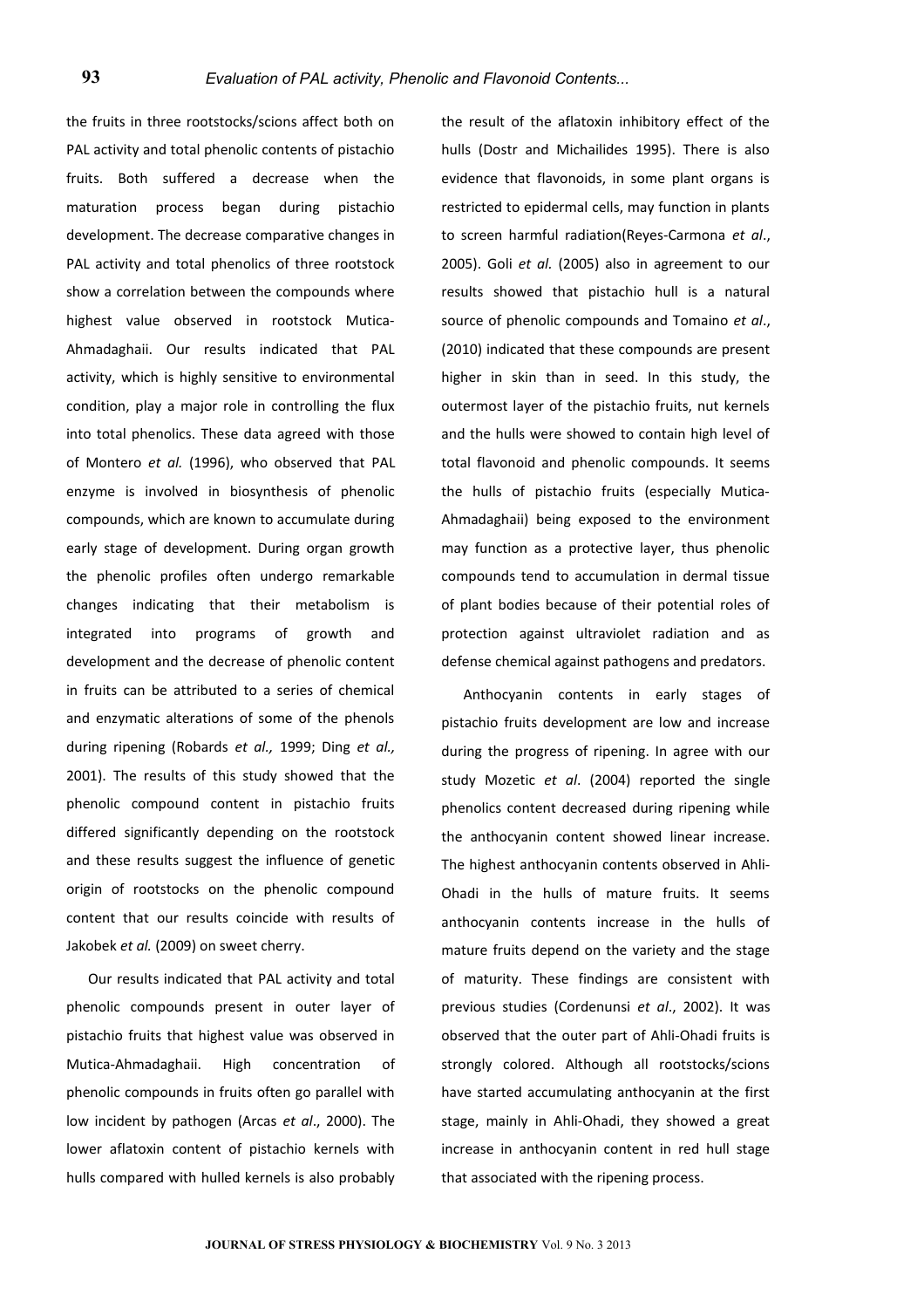There is no study about the PAL activity in kernel pistachio in the literature. The present results indicate that PAL activity and total phenolics in kernels of pistachio decrease significantly during fruit ripening in harvest time and significant difference between pistachio cultivars exist mainly in Mutica-Ahmadaghaii coinciding with higher value on PAL activity. These findings suggested that PAL may be involved in growth and development during seed maturation, also in the final concentration of phenolic compounds and flavonoids and anthocyanins in the kernels. Ballistreri *et al*., (2009) reported pistachio kernels contain a remarkable amount of phenolic compounds such anthocyanins and flavonoids. Silva *et al*., (2008) determined high correlation between polyphenolic content and the antioxidant activity. The antioxidant activity of pistachio seed was reported by Tomaino *et al*. (2010). Our results either indicated the presence of a number of bioactive compounds in kernel of pistachio, the highest value observed in Mutica-Ahmadaghaii. It seems that rootstock Mutica can affect more on the quantity and quality of antioxidant compound in Ahmadaghaii kernels other than the rest rootstocks.

#### **CONCLUSIONS**

Our results are important from the standpoint of improving environment stress resistance in the cultivation of pistachio trees by the use of rootstocks that may either synthesis more stress hormones and phenolic compounds to cope with environment stresses. The biochemical composition, such as the various enzymes, plant hormones, proteins, as well as phenolic compounds, are synthesized in the plant system with the help of various micronutrients as cofactors in their synthesis. The vigour of the rootstocks have an important role in the uptake and translocation of

nutrients and they prefer certain nutritional elements. Thus, the characterization of rootstocks may help in identifying efficient rootstocks and their effects on scion. An increase in the activity of PAL can be considered as a biochemical marker for the resistance of the plants to the environmental stresses, given that this enzyme is the key for necessary synthesis of phenolic compounds associated with resistance. Ahmadaghaii cultivar grafted on Mutica examined in this research has a high content of PAL activity, phenolics and flavonoids and hence has high antioxidant ability in the flowers, leaves. The cultivar can be introduced as a resistant genotype to the environmental stresses and total phenolics and flavonoids and anthocyanins from kernels of this cultivar can play an important role in human health. In general positive effect of rootstocks were found in increasing these compounds in kernels and the results show that the amount of phenolic compounds in many parts of pistachio tree can be affected by the production on different rootstock.

#### ACKNOWLEDGEMENT

The authors acknowledge Shahid Bahonar University for providing research funds and Iran's Pistachio Research Institute (IPRI) for providing the research material.

# **REFERENCES**

- Agati, G., Mattni, P., Goti, A. and Tattini, M. (2007). Chloroplast located flavonoids can scavenge singlet oxygen. *New Phytol.*, **174**, 77-89.
- Arcas, M.C., Botia, J.M., Ortuno, A.M. and Del-Rio. J.A. (2000). UV irradiation alters the levels of flavonoids involved in the defence mechanism of *Citrus aurantium* fruits against *Peniillium digitatum*. *Eur. J. Plant Pathol.*, **106**, 617–622.

Ballistreri, G., Aren, E. and Fallico, B.E. (2009).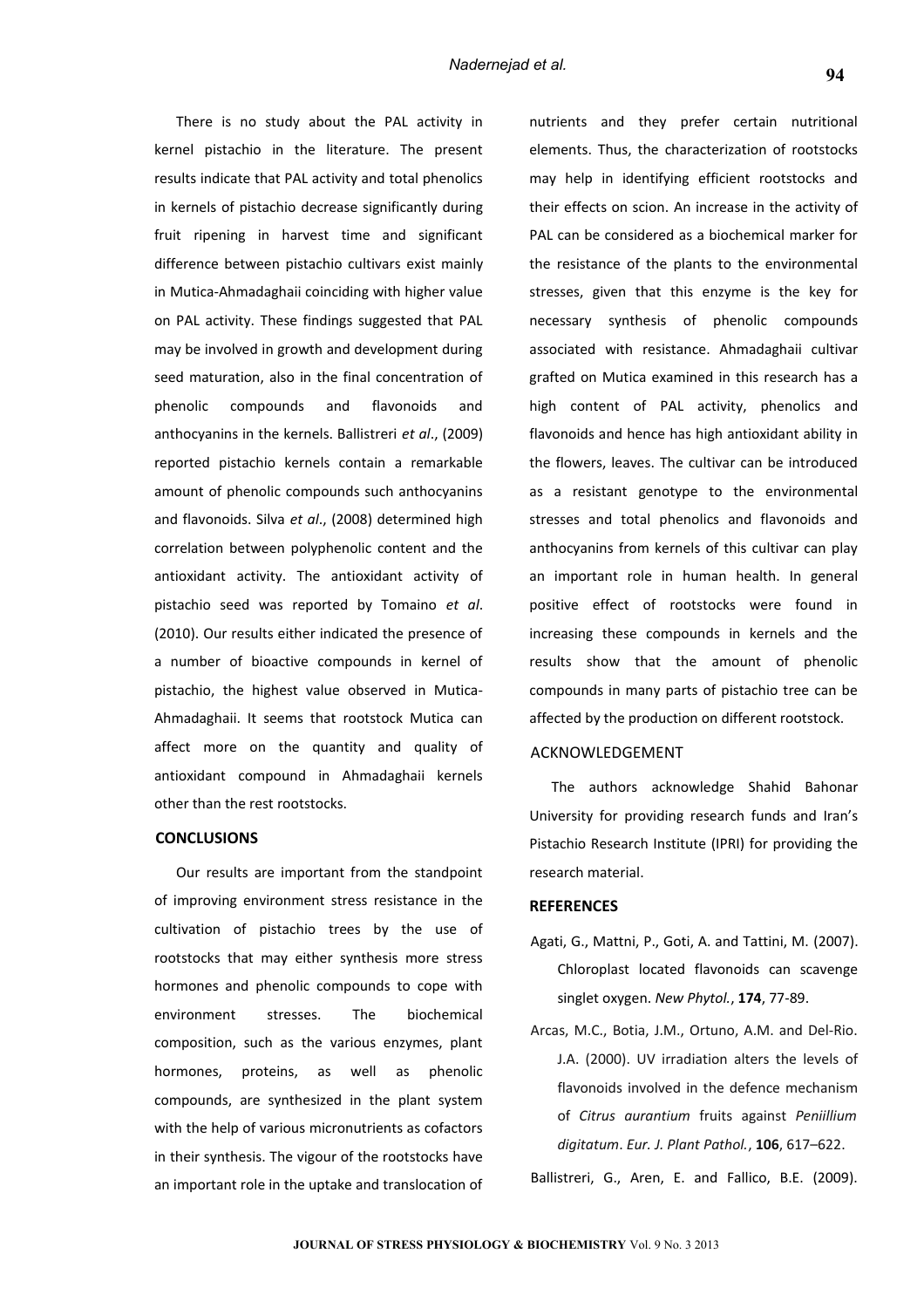Influence of Ripeness and Drying Process on the Polyphenols and Tocopherols of *Pistacia vera* L. *Molecules.*, **14**, 4358-4369.

- Boudet, A.M. (2007). Evolution and current status of research in phenolic compounds. *Phytochemistry.* **68**, 2722–2735.
- Bradford, M.M. (1976). A rapid and sensitive method for the quantitation of microgram quantities of protein utilizing the principle of protein dye binding. *Anal. Biochem.,* **72**, 248- 254.
- Buchanan, B., Cruissem, W. and Jones, R. (2000). Molecular biology of plants, American society of plant physiology. sec:8, pp. 379- 400
- Chen, S.Y., Wang, Y., Liu, W.H., Du, H.W. and Chen, K.S. (2005). Effects of plant growth regulators on phenylalanine ammonia-lyase (PAL) activities in leaves of *Ginkgo biloba*. *J. Plant Resources Environ*., **14**, 20-22.
- Cordenunsi, B.R., Nascimento, J.R., Genovese, M.I. and Lajolo, F.M. (2002). Influence of Cultivar on Quality Parameters and Chemical Composition of Strawberry Fruits Grown in Brazil. *J. Agric. Food Chem.*, **50**, 2581-2586.
- Ding, C.K., Chachin, K., Ueda, Y., Imahori, Y. and Wang, C.Y. (2001). Metabolism of Phenolic Compounds during Loquat Fruit Development. *J. Agric. Food Chem.*, **49**, 2882-2888.
- Dixon, R.A. and Paiva, N.L. (1995). Stress induced phenylpropanoid metabolism. *The plant cell.,* **7**, 1085-1097.
- Doster, M.A. and Michaildes, T.J. (1995). The relationship between date of hull splitting and decay of pistachio nuts by Aspergillus species. *J. Plant Disease*., **79**, 766-769.
- Evrenosoglu, Y., Alan, O. and Ozdemir, N. (2010). Leaf phenolic content of some squash

rootstocks used on watermelon (*Citrullus lanatus* (thunb.) Matsum and Nakai) growing and phenolic accumulation on grafted cultivar. *Afr. J. Agric. Res*., **5**, 732-737.

- Filkowski, J., Kovalchuk, O. and Kovalchuk, I. (2004). Genome stability of vtc1, tt4, and tt5 Arabidopsis thaliana mutants impaired in protection against oxidative stress. *Plant J*., **38**, 60-69.
- Gijon, M.C., Gimenez, C., Perez-Lopez, D., Guerrero, J., Couceiro, J.F. and Moriana, A. (2010). Rootstock influences the response of pistachio (*Pistacia vera* L. cv.Kerman) to water stress and rehydration. *Sci. Hortic*., **125**, 666–671.
- Goli, A.H., Barzegar, M.A. and Sahari, M.A. (2005). Antioxidant activity and total phenolic compounds of pistachio (*Pistachia vera*) hull extracts. *Food Chem.*, **92**, 521-525.
- He, Y., Zhu, Z., Yang, J., Ni, X. and Zhu, B. (2009). Grafting increases the salt tolerance of tomato by improvement of photosynthesis and enhancement of antioxidant enzymes activity. *Environ. Exp. Bot*., **66**, 270–278.
- Hura, T., Hura, K. and Grzesia, S. (2008). Contents of total phenolics and ferulic acid and PAL activity during water potential changes in leaves of maize single-cross hybrids of different drought tolerance. *J. Agron. Crop Sci*., **194**, 104-112.
- Hura. T., Grzesiak, S., Hura, K., Thiemt, E., Tokarz, K. and Wedzomy, M. (2007). Physiological and biochemical tools useful in drought-tolerance detection in genotypes of winter triticale: accumulation of ferulic acid correlates with drought tolerance. *Ann. Bot*., **100**, 767-775.
- Jakobek, L., Seruga, M., Voca, S.D., Sindrk, Z. and Dobricevic, N. (2009). Flavonol and phenolic acid composition of sweet cherries (cv. Lapins)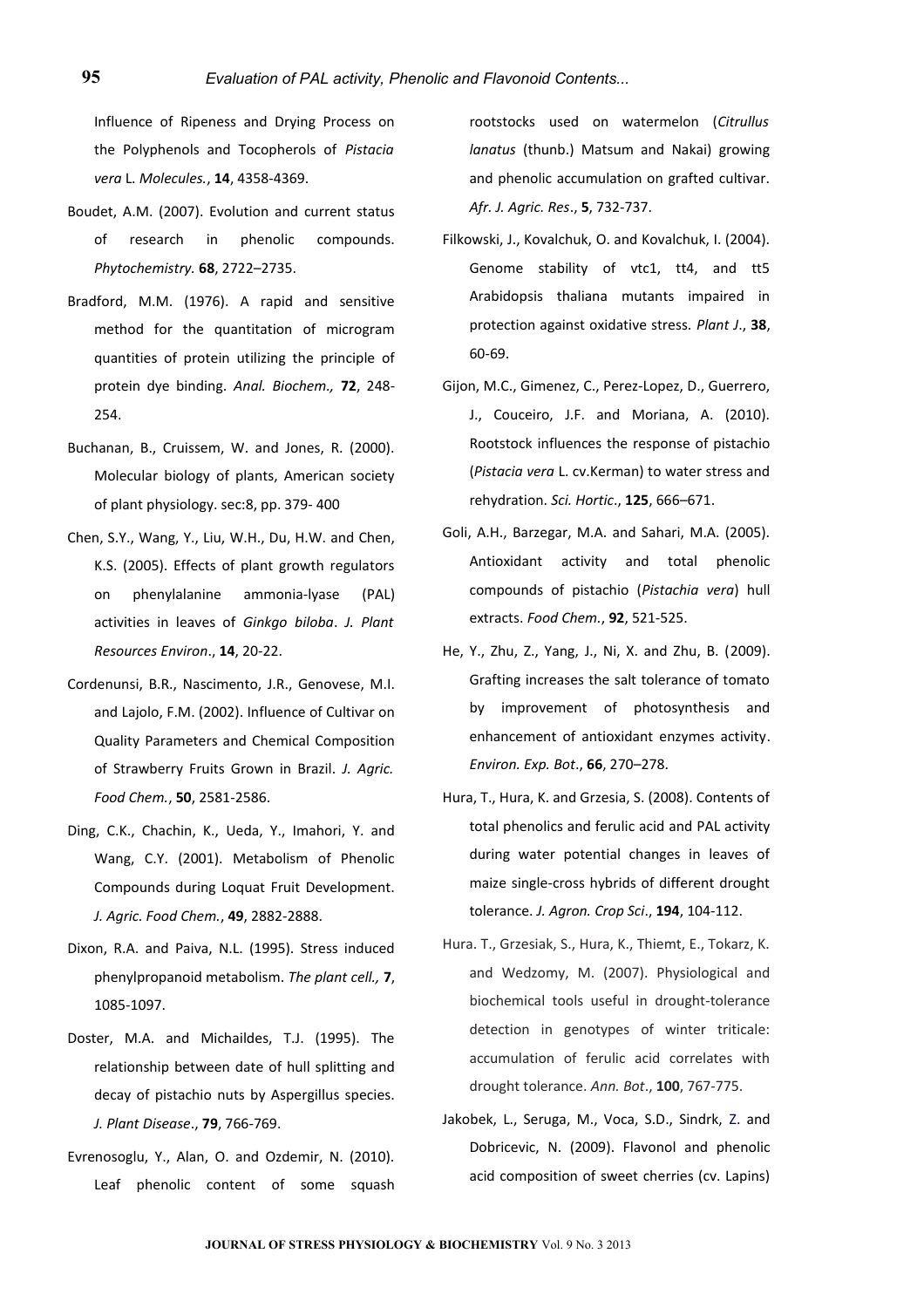produced on six different vegetative rootstocks. *Sci. Hortic*., **123**, 23–28.

- Kliebenstein, D.J. (2004). Secondary metabolites and plant/environment interactions: a view through Arabidopsis thaliana tinged glasses. *Plant Cell Environ*., **27**, 675-684.
- Koundouras, S., Tsialtas, I.T., Zioziou, E. and Nikolaou, N. (2008). Rootstock effects on the adaptive strategies of grapevine (*Vitis vinifera* L. cv. Cabernet–Sauvignon) under contrasting water status: Leaf physiological and structural responses. *Agric. Ecosyst. Environ*., **128**, 86–96.
- Lee. J.M. and Oda, M. (2003). Grafting of herbaceous vegetable and ornamental crops. *Hortic. Rev*., **28**, 61–124.
- Montero, T.M., Molla, E.M., Esteban, R.M. and Lopez-Andreu, F.J. (1996). Quality attributes of strawberry during ripening. *Sci. Hortic*., **65**, 239-250.
- Mozetic, B., Trebse, P., Simcic, M. and Hribar, J. (2004). Changes of anthocyanins and hydroxycinnamic acids affecting the skin colour during maturation of sweet cherries (*Prunus avium* L.). *Lebensm.-Wiss. Technol*., **37**, 123– 128.
- Petkovsek, M.M., Stampar, F. and Veberic, R. (2009). Seasonal changes in phenolic compounds in the leaves of scab-resistant and susceptible apple cultivars. *Can. J. Plant Sci*., **89**, 745:753.
- Reyes-Carmona, J., Yousef, G.G., Martinez-Peniche, R.A. and Lila, M.A. (2005). Antioxidant Capacity of Fruit Extracts of Blackberry (Rubus sp.) Produced in Different Climatic Regions. *J. Food Sci*., **70**, 497-503.
- Robards, K., Prenzlr, P.D., Tucker, G., Swatsitang, P. and Glover, W. (1999). Phenolic compounds

and their role in oxidative processes in fruits. *Food Chem*., **66**, 401–436.

- Satisha, J., Prakash, G.S., Murti, G.S.R. and Upreti, K.K. (2005). Response of grape genotypes for water deficit: Root growth and endogenous hormones. *Indian J. Plant Physiol*., **10**, 225-230.
- Shao, L., Shu, Z., Sun, S.H., Peng, C.H., Wang, X. and Lin, Z.H. (2007). Antioxidation of anthocyanins in photosynthesis under high temperature stress. J. *Integr*. *Plant Biol*., **49**, 1341–1351.
- Silva, E.M., Souza, J.N., Rogez, H., Rees, J.S. and Larondelle, Y. (2007). Antioxidant activities and polyphenolic contents of fifteen selected plant species from the Amazonian region. *Food Chem*., **101**, 1012-1018.
- Singelton, V.L. and Rossi, J.A. (1965). Colorimetry of total phenolics with phosphomolybdicphosphotungistic acid reagents. *Am. J. Enol. Vitic*., **16**, 144-158.
- Sobhana, P., Thomsa, M., Krishnakumar, R. and Jacob, J. (2000). Can there be possiblegenetic conflict between genetically divergent rootstocks and scions in bud grafted plants? National Symposium on Recent Trends in Plant Science Research,University of Kerala, Trivandrum, India.
- Spinardi, A.M., Visai, C. and Bertazza, G. (2005). Effect of rootstock on fruit quality of two sweet cherry cultivars. *Acta Hortic*., **667**, 201–206.
- Tomaino A, Martorana M. Arcoraci T, Monteleone D, Giovinazzo C, Saija A. (2010) Antioxidant activity and phenolic profile of pistachio (Pistacia vera L., variety Bronte) seeds and skins. *Biochimie*. **92(9)**, 1115-1122.
- Velioglu, Y.S., Mazza, G., Gao, L. and Oomah, B.D. (1998). Antioxidant activity and total phenolics in selected fruits, vegetables, and grain